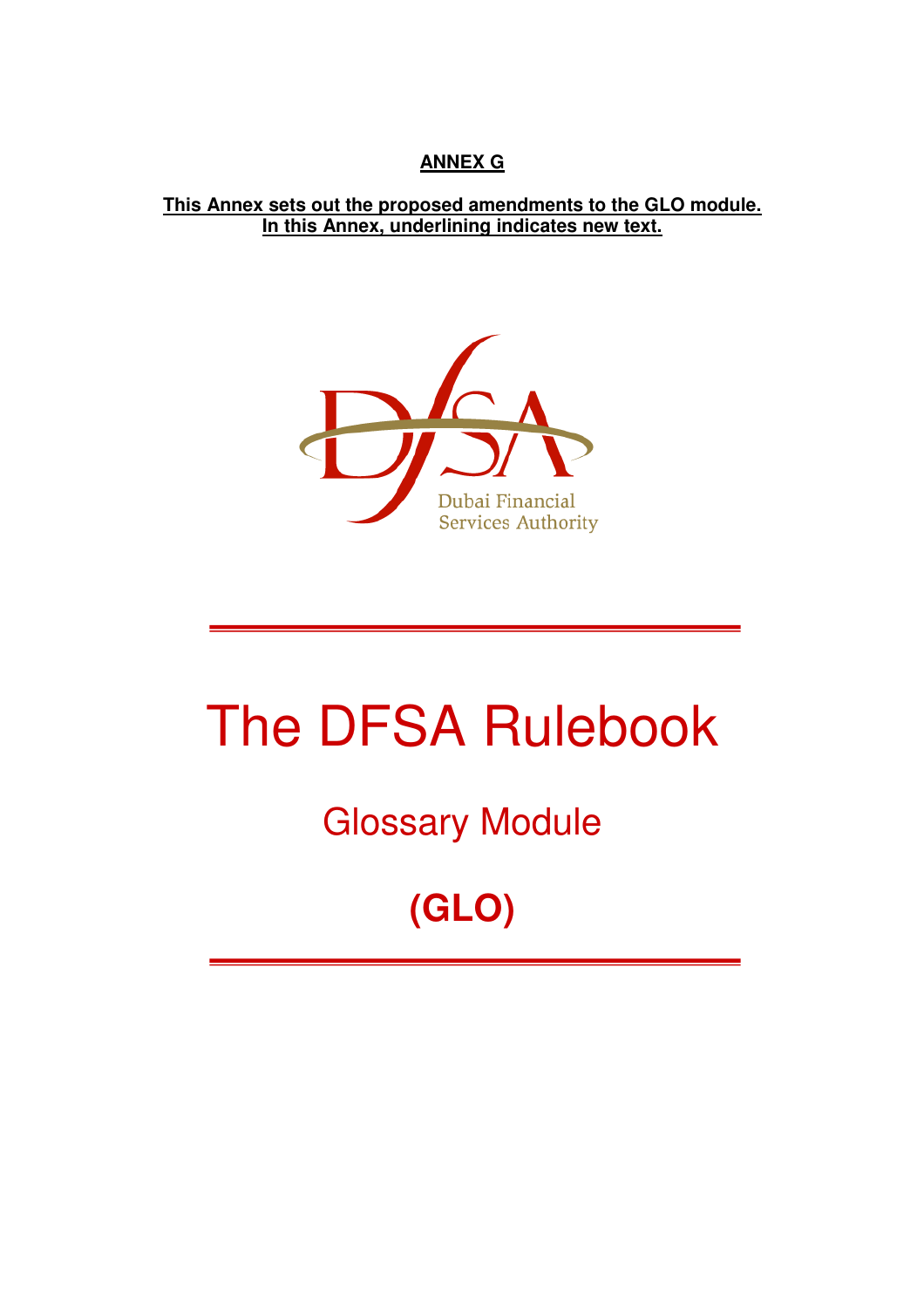

### **B**

**Back to top** 

| <b>Defined Term</b>             | <b>Definition</b>                                                                                                                                                                                                |  |  |  |
|---------------------------------|------------------------------------------------------------------------------------------------------------------------------------------------------------------------------------------------------------------|--|--|--|
| <b>Bank</b>                     | An Authorised Firm which holds a Licence authorising it<br>to carry on either or both of the Financial Services of<br>Accepting Deposits or Providing Credit.                                                    |  |  |  |
| <b>Banking Business</b>         | The business of Accepting Deposits or Providing Credit.                                                                                                                                                          |  |  |  |
| <b>Base Capital Requirement</b> | Has the meaning given in PIB section 2.4.                                                                                                                                                                        |  |  |  |
| <b>Bearer Share</b>             | A Share that cannot be registered in the name of the<br>holder and proof of ownership is possession of the<br>Share certificate. [Added][VER3/04-05]                                                             |  |  |  |
| <b>Beneficial Owner</b>         | (1) an individual who ultimately owns customers' assets<br>or controls a customer account;                                                                                                                       |  |  |  |
|                                 | (2) a Person on whose behalf a Transaction is being<br>conducted:                                                                                                                                                |  |  |  |
|                                 | (3) a Person who exercises ultimate effective control<br>over a legal Person or arrangement;                                                                                                                     |  |  |  |
|                                 | (4) a Person on whose instructions the signatories of an<br>account, or any intermediaries instructing such<br>signatories, are for the time being accustomed to<br>act; or                                      |  |  |  |
|                                 | (5) in relation to a trust means a beneficiary as defined<br>in the Trust Law 2005.                                                                                                                              |  |  |  |
| <b>Bid</b>                      | includes a Takeover transaction however effected,<br>including a reverse Takeover, partial bid, and also a bid<br>by a parent entity for Shares in its subsidiary.<br>[Added][VER5/09-05]                        |  |  |  |
| <b>Bidder</b>                   | includes, but is not limited to, companies wherever<br>incorporated and individuals wherever resident who or<br>which make a Bid under TKO. [Added][VER5/09-05]                                                  |  |  |  |
| <b>Bid Document</b>             | means a document issued by a Bidder containing<br>stipulated under TKO (particularly<br>information as<br>Chapter 8) and posted in accordance with those Rules<br>(particularly Chapter 11). [Added][VER5/09-05] |  |  |  |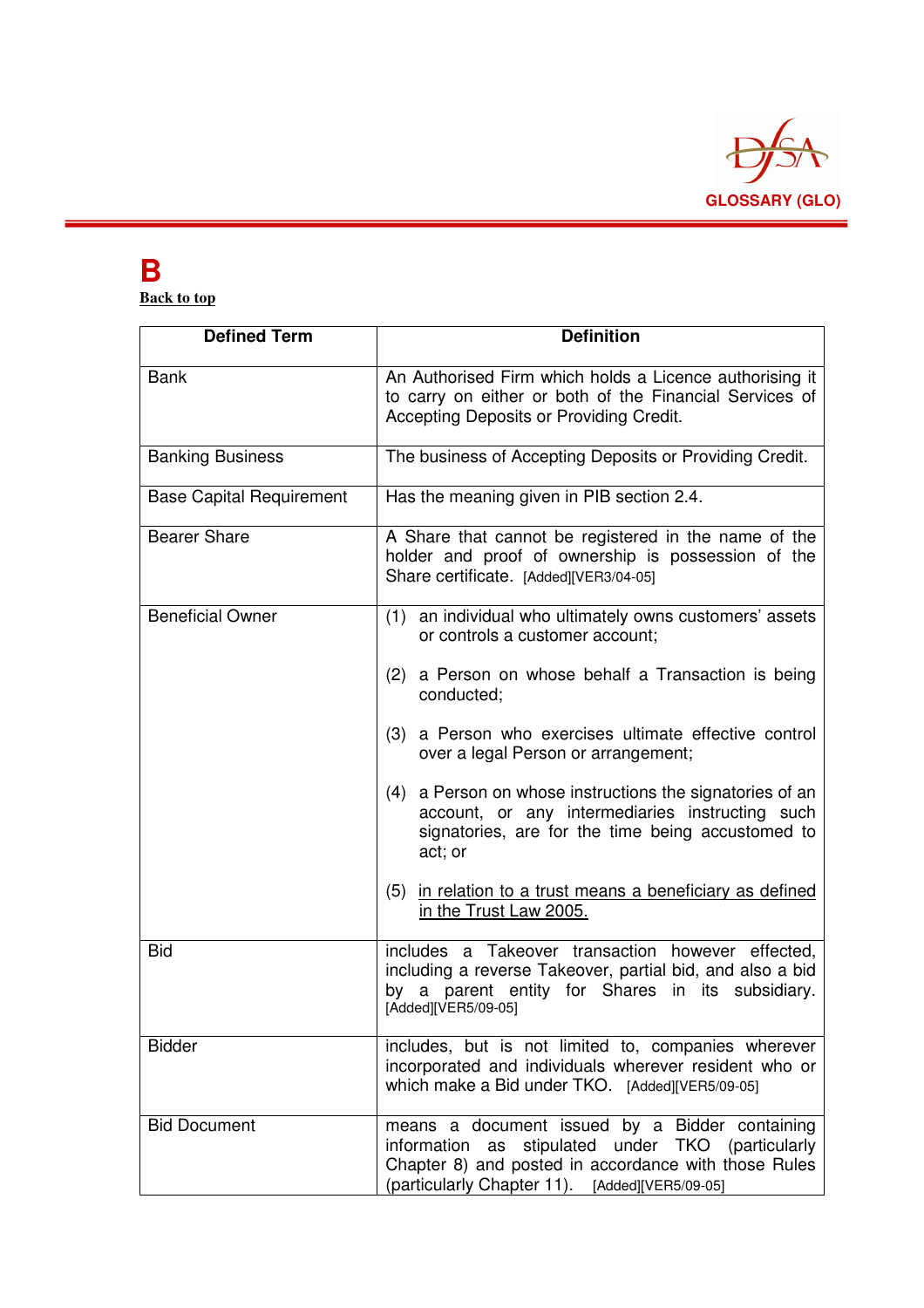

| Principal<br>Representative | An individual designated by an Ancillary Service Provider in<br>accordance with ASP Rule 6.2.1.                                                                                                                                                                                                                                                                                                                      |  |  |  |
|-----------------------------|----------------------------------------------------------------------------------------------------------------------------------------------------------------------------------------------------------------------------------------------------------------------------------------------------------------------------------------------------------------------------------------------------------------------|--|--|--|
| Principle                   | A principle prescribed in GEN chapter 4 for Authorised Firms or<br>Authorised Individuals as the case may be.                                                                                                                                                                                                                                                                                                        |  |  |  |
| Private                     | Means a body corporate:                                                                                                                                                                                                                                                                                                                                                                                              |  |  |  |
| <b>Trust</b><br>Company     | (1)<br>(a) the purpose of which is solely to provide trust<br>business services in respect of a specific trust or<br>trusts where:                                                                                                                                                                                                                                                                                   |  |  |  |
|                             | i.<br>each settlor of a trust is a Related Person<br>in relation to any other settlor of any other<br>trust to which the body corporate<br><b>Provides Trust Services;</b>                                                                                                                                                                                                                                           |  |  |  |
|                             | ii.<br>each beneficiary of such a trust is a<br>Related Person in relation to the settlor of<br>the same trust, except that the<br>beneficiary of the residual estate of the<br>settlor may be a charity;                                                                                                                                                                                                            |  |  |  |
|                             | (b)<br>that does not solicit trust business from, or<br>Provide Trust Services to, the public; and                                                                                                                                                                                                                                                                                                                   |  |  |  |
|                             | (c)<br>which acts as trustee only for trusts for which all<br>Trust Administration Services are carried out by<br>a Trust Service Provider.                                                                                                                                                                                                                                                                          |  |  |  |
|                             | For the purposes of the definition in (1) a Related<br>(2)<br>Person means:                                                                                                                                                                                                                                                                                                                                          |  |  |  |
|                             | (a) the individual's spouse; children both present<br>and future, including step children, and their<br>including<br>spouses; parents<br>step-parents;<br>grandparents; grandchildren, both present and<br>future, including step-grandchildren, and their<br>spouses; parents in law, including step-parents<br>in law; brothers, step-brothers, sisters, step-<br>sisters and their spouses and children; parent's |  |  |  |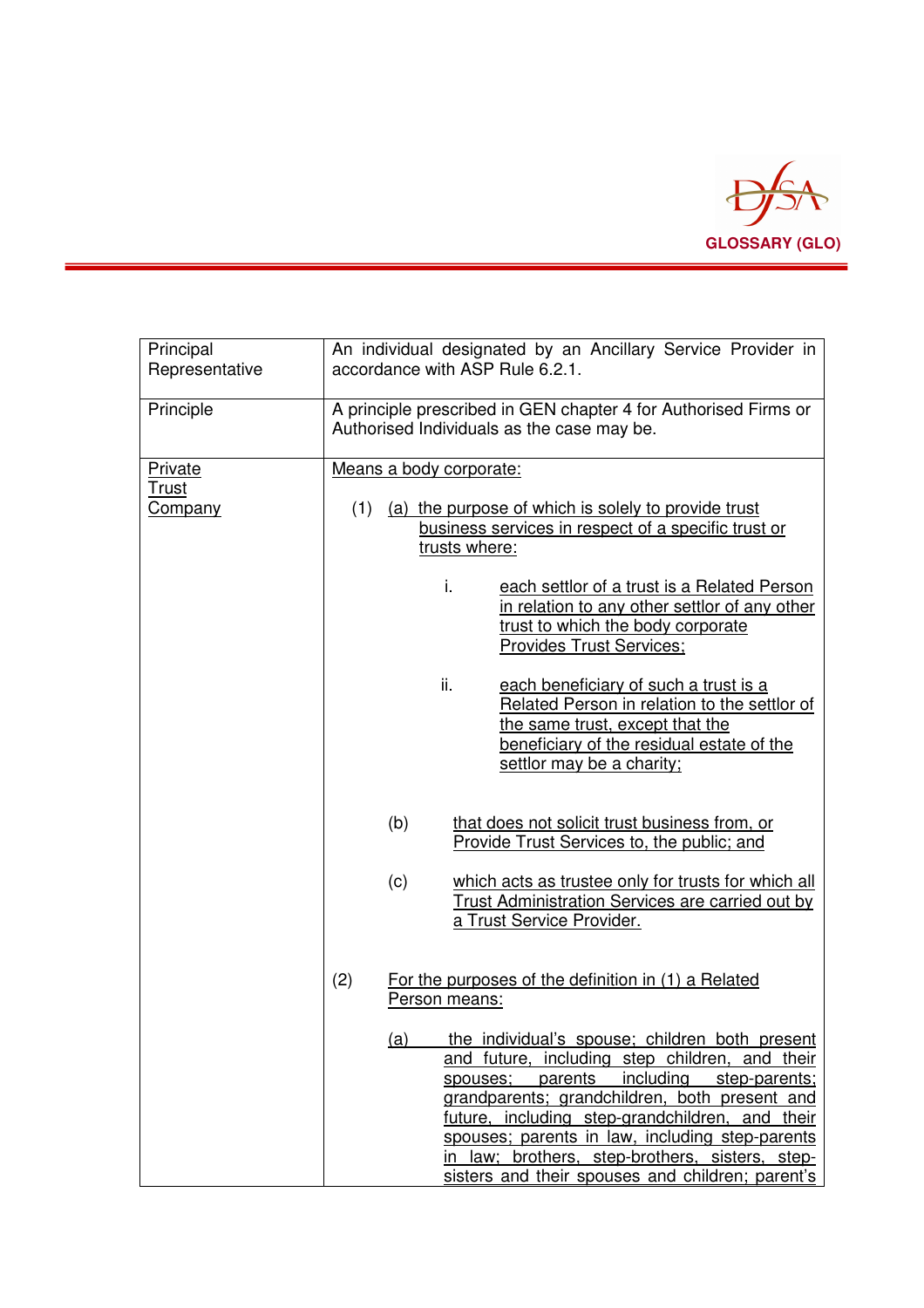|                                                              | brothers, step-brothers, sisters, step-sisters and<br>their spouses; children of a brother, step-brother,<br>sister or step-sister of the individual's parents<br>both present and future, including step-children,<br>and their spouses; children of the individual's<br>brothers, step-brothers, sisters or step-sisters,<br>both present and future, including step-children,<br>and their spouses. |  |  |
|--------------------------------------------------------------|--------------------------------------------------------------------------------------------------------------------------------------------------------------------------------------------------------------------------------------------------------------------------------------------------------------------------------------------------------------------------------------------------------|--|--|
|                                                              | (b)<br>a firm or a body corporate in which the individual<br>or any of the Persons mentioned in (a) has<br>control of not less than 20% of the voting power<br>in the firm or body corporate, whether such<br>control is exercised individually or jointly.                                                                                                                                            |  |  |
|                                                              | For any of the relationships listed in 2(a) that may be<br>(3)<br>established by blood, that same relationship may also<br>be established by adoption.                                                                                                                                                                                                                                                 |  |  |
| Privileged<br>Communication                                  | A privilege arising from the provision of professional legal<br>advice and any other like privilege properly applicable at law to<br>the communication in question, but does not include a general<br>duty of confidentiality.                                                                                                                                                                         |  |  |
| Professional Investor                                        | A Person whose ordinary activities involve him in acquiring,<br>holding, managing or disposing of Investments and any other<br>Offered<br>Person<br>prescribed<br>by the<br>Securities<br>Rules.<br>[Added][VER3/04-05]                                                                                                                                                                                |  |  |
| <b>Profit Equalisation</b><br>Reserve                        | Represents the amount appropriated out of the Mudaraba<br>income, before allocating the Mudarib's share, in order to<br>maintain a certain level of investment returns for investment<br>account holders and to increase owners' equity.                                                                                                                                                               |  |  |
| <b>Profit Sharing</b><br><b>Investment Account</b><br>(PSIA) | An account, portfolio part of the manager.                                                                                                                                                                                                                                                                                                                                                             |  |  |
| <b>Providing Trust</b><br><b>Services</b>                    | Has the meaning given in GEN section 2.22                                                                                                                                                                                                                                                                                                                                                              |  |  |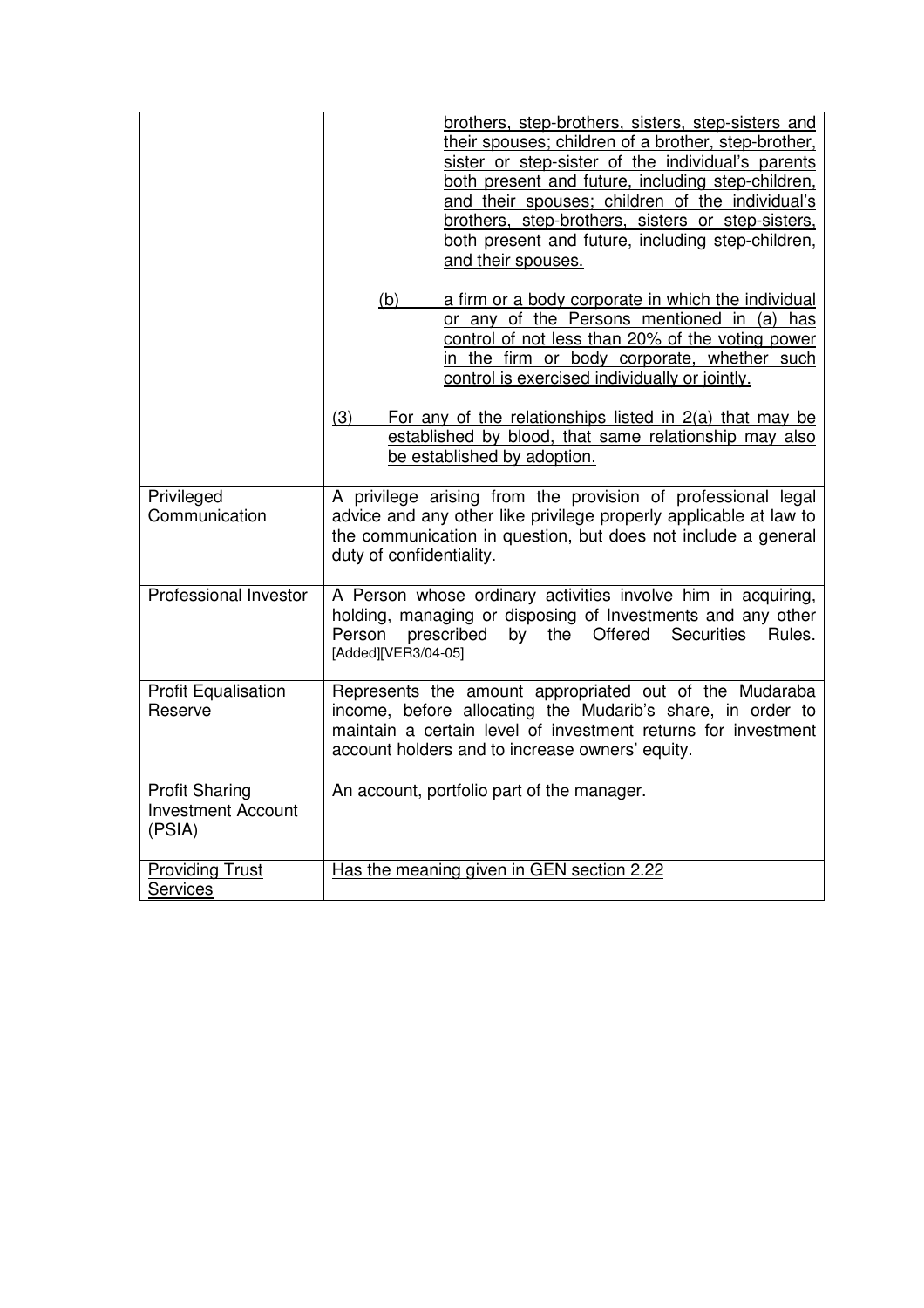

| Related | In respect of one entity, the first entity, being in the<br>position relative to that entity of: |                                                                                                                                          |  |
|---------|--------------------------------------------------------------------------------------------------|------------------------------------------------------------------------------------------------------------------------------------------|--|
|         | (a)                                                                                              | a second entity that is a Subsidiary, Associate or<br>Holding Company of the first entity;                                               |  |
|         | (b)                                                                                              | a second entity that is a Subsidiary or Associate of<br>the Holding Company of the first entity;                                         |  |
|         | (c)                                                                                              | a director or officer of the first entity or of an entity<br>that is related to the first entity by reason of (a) or<br>(b) above;       |  |
|         | (d)                                                                                              | the spouse or minor child of a natural person<br>referred to in (c) above; or                                                            |  |
|         | (e)                                                                                              | a company that is a Subsidiary of or subject to<br>significant influence by or from a natural person<br>referred to in (c) or (d) above. |  |